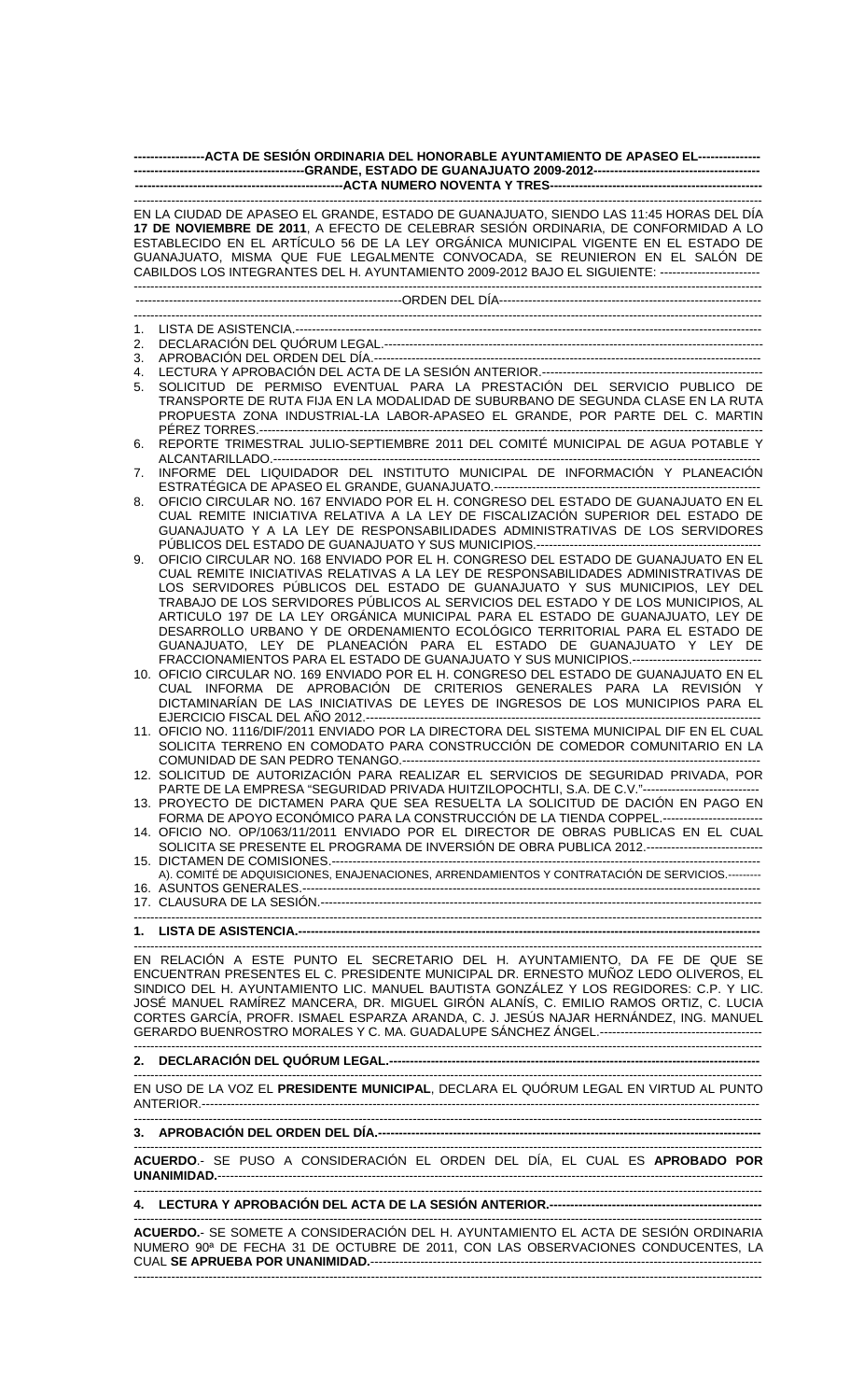**5. SOLICITUD DE PERMISO EVENTUAL PARA LA PRESTACIÓN DEL SERVICIO PUBLICO DE TRANSPORTE DE RUTA FIJA EN LA MODALIDAD DE SUBURBANO DE SEGUNDA CLASE EN LA RUTA PROPUESTA ZONA INDUSTRIAL-LA LABOR-APASEO EL GRANDE, POR PARTE DEL C. MARTIN PÉREZ TORRES.--**

------------------------------------------------------------------------------------------------------------------------------------------------------- **ACUERDO**.- SE APRUEBA QUE LA SOLICITUD DE PERMISO EVENTUAL PARA LA PRESTACIÓN DEL SERVICIO PUBLICO DE TRANSPORTE DE RUTA FIJA EN LA MODALIDAD DE SUBURBANO DE SEGUNDA CLASE EN LA RUTA PROPUESTA ZONA INDUSTRIAL-LA LABOR-APASEO EL GRANDE, POR PARTE DEL C. MARTIN PÉREZ TORRES, PASE A LA COMISIÓN DE SEGURIDAD PÚBLICA, TRANSITO, TRANSPORTE Y PROTECCIÓN CIVIL PARA SU ANÁLISIS Y POSTERIOR DICTAMEN. **SE APRUEBA POR UNANIMIDAD.**--

------------------------------------------------------------------------------------------------------------------------------------------------------- **6. REPORTE TRIMESTRAL JULIO-SEPTIEMBRE 2011 DEL COMITÉ MUNICIPAL DE AGUA POTABLE Y ALCANTARILLADO.--------------------------------------------------------------------------------------------------------------------** 

------------------------------------------------------------------------------------------------------------------------------------------------------- EL **REGIDOR ING. MANUEL GERARDO BUENROSTRO MORALES**, MANIFIESTA QUE EL NO ESTA DE ACUERDO PORQUE EL REGLAMENTO DEL COMITÉ MUNICIPAL DE AGUA POTABLE Y ALCANTARILLADO INDICA QUE EL INFORME DEBE PRESENTARLO EL CONSEJO DIRECTIVO, Y EL DIRECTOR GENERAL SE ESTA SALTANDO AL CONSEJO, Y OPINA QUE SE LE ENVÍE UNA NOTA AL DIRECTOR EN DONDE PONGA PRIMERO EL INFORME A CONSIDERACIÓN DEL CONSEJO DE ADMINISTRACIÓN DEL CMAPA.----------------

------------------------------------------------------------------------------------------------------------------------------------------------------- **ACUERDO**.- SE APRUEBA QUE EL REPORTE TRIMESTRAL JULIO-SEPTIEMBRE 2011 DEL COMITÉ MUNICIPAL DE AGUA POTABLE Y ALCANTARILLADO PASE A LA COMISIÓN DE AGUA POTABLE Y ALCANTARILLADO Y SE RECOMIENDE AL DIRECTOR QUE LOS PRÓXIMOS INFORMES QUE EMITA PRIMERO LOS ENVÍE AL CONSEJO ADMINISTRATIVO Y DESPUÉS LOS ENVÍE AL PLENO. **SE APRUEBA POR UNANIMIDAD.**---------------------------------------------------------------------------------------------------------------------------

------------------------------------------------------------------------------------------------------------------------------------------------------- **7. INFORME DEL LIQUIDADOR DEL INSTITUTO MUNICIPAL DE INFORMACIÓN Y PLANEACIÓN ESTRATÉGICA DE APASEO EL GRANDE, GUANAJUATO.---**

------------------------------------------------------------------------------------------------------------------------------------------------------- EL **REGIDOR ING. MANUEL GERARDO BUENROSTRO MORALES**, DICE QUE HABRÍA QUE CHECAR LO DE LAS FECHA PUES NO CONCUERDAN.--------------------------------------------------------------------------------------------

------------------------------------------------------------------------------------------------------------------------------------------------------- EL **SÍNDICO DEL H. AYUNTAMIENTO LIC. MANUEL BAUTISTA GONZÁLEZ**, PREGUNTA EN LO REFERENTE AL PÁRRAFO NO. 1 DEL INFORME EN EL CUAL DICE QUE EL ACTO ADMINISTRATIVO DE LA ENTREGA-RECEPCIÓN POR PARTE DE LA CONTRALORÍA Y TESORERÍA MUNICIPAL SE INICIO EL DÍA 10 DE OCTUBRE Y TERMINA EL DÍA 14, AQUÍ DEJARON 4 DÍAS, NO ENTIENDE LA JUSTIFICACIÓN Y SOLICITA UN INFORME POR PARTE DE CONTRALORÍA.-----------------------------------------------------------------------

------------------------------------------------------------------------------------------------------------------------------------------------------- **ACUERDO**.- ESTE H. AYUNTAMIENTO 2009-2012, SE DA POR ENTERADO DEL INFORME QUE PRESENTA EL LIQUIDADOR DEL INSTITUTO MUNICIPAL DE INFORMACIÓN Y PLANEACIÓN ESTRATÉGICA DE APASEO EL GRANDE, GUANAJUATO. **SE APRUEBA POR UNANIMIDAD.**-----------------------------------------------

------------------------------------------------------------------------------------------------------------------------------------------------------- **8. OFICIO CIRCULAR NO. 167 ENVIADO POR EL H. CONGRESO DEL ESTADO DE GUANAJUATO EN EL CUAL REMITE INICIATIVA RELATIVA A LA LEY DE FISCALIZACIÓN SUPERIOR DEL ESTADO DE GUANAJUATO Y A LA LEY DE RESPONSABILIDADES ADMINISTRATIVAS DE LOS SERVIDORES PÚBLICOS DEL ESTADO DE GUANAJUATO Y SUS MUNICIPIOS.---**

------------------------------------------------------------------------------------------------------------------------------------------------------- **ACUERDO**.- SE APRUEBA QUE EL OFICIO CIRCULAR NO. 167 ENVIADO POR EL H. CONGRESO DEL ESTADO DE GUANAJUATO EN EL CUAL REMITE INICIATIVA RELATIVA A LA LEY DE FISCALIZACIÓN SUPERIOR DEL ESTADO DE GUANAJUATO Y A LA LEY DE RESPONSABILIDADES ADMINISTRATIVAS DE LOS SERVIDORES PÚBLICOS DEL ESTADO DE GUANAJUATO Y SUS MUNICIPIOS PASE A LA COMISIÓN DE GOBIERNO, REGLAMENTOS Y JUSTICIA MUNICIPAL, PARA SU ANÁLISIS Y POSTERIOR DICTAMEN. **SE APRUEBA POR UNANIMIDAD.---**

------------------------------------------------------------------------------------------------------------------------------------------------------- **9. OFICIO CIRCULAR NO. 168 ENVIADO POR EL H. CONGRESO DEL ESTADO DE GUANAJUATO EN EL CUAL REMITE INICIATIVAS RELATIVAS A LA LEY DE RESPONSABILIDADES ADMINISTRATIVAS DE LOS SERVIDORES PÚBLICOS DEL ESTADO DE GUANAJUATO Y SUS MUNICIPIOS, LEY DEL TRABAJO DE LOS SERVIDORES PÚBLICOS AL SERVICIOS DEL ESTADO Y DE LOS MUNICIPIOS, AL ARTICULO 197 DE LA LEY ORGÁNICA MUNICIPAL PARA EL ESTADO DE GUANAJUATO, LEY DE DESARROLLO URBANO Y DE ORDENAMIENTO ECOLÓGICO TERRITORIAL PARA EL ESTADO DE GUANAJUATO, LEY DE PLANEACIÓN PARA EL ESTADO DE GUANAJUATO Y LEY DE FRACCIONAMIENTOS PARA EL ESTADO DE GUANAJUATO Y SUS MUNICIPIOS.-----------------------------** 

------------------------------------------------------------------------------------------------------------------------------------------------------- **ACUERDO**.- SE APRUEBA QUE EL OFICIO CIRCULAR NO. 168 ENVIADO POR EL H. CONGRESO DEL ESTADO DE GUANAJUATO EN EL CUAL REMITE INICIATIVAS RELATIVAS A LA LEY DE RESPONSABILIDADES ADMINISTRATIVAS DE LOS SERVIDORES PÚBLICOS DEL ESTADO DE GUANAJUATO Y SUS MUNICIPIOS, LEY DEL TRABAJO DE LOS SERVIDORES PÚBLICOS AL SERVICIO DEL ESTADO Y DE LOS MUNICIPIOS, Y AL ARTICULO 197 DE LA LEY ORGÁNICA MUNICIPAL PARA EL ESTADO DE GUANAJUATO, PASE A LA COMISIÓN DE GOBIERNO, REGLAMENTOS Y JUSTICIA MUNICIPAL PARA SU ANÁLISIS Y POSTERIOR DICTAMEN. SE APRUEBA POR UNANIMIDAD.----

------------------------------------------------------------------------------------------------------------------------------------------------------- **ACUERDO**.- SE APRUEBA QUE LA INICIATIVA RELATIVA A LEY DE DESARROLLO URBANO Y DE ORDENAMIENTO ECOLÓGICO TERRITORIAL PARA EL ESTADO DE GUANAJUATO, LEY DE PLANEACIÓN PARA EL ESTADO DE GUANAJUATO Y LEY DE FRACCIONAMIENTOS PARA EL ESTADO DE GUANAJUATO Y SUS MUNICIPIOS ENVIADA POR EL H. CONGRESO DEL ESTADO, PASE A LA COMISIÓN DE DESARROLLO URBANO Y PRESERVACIÓN ECOLÓGICA PARA SU ANÁLISIS Y POSTERIOR DICTAMEN. **SE APRUEBA POR UNANIMIDAD.**----------------------------------------------------------------------------------

------------------------------------------------------------------------------------------------------------------------------------------------------- **10. OFICIO CIRCULAR NO. 169 ENVIADO POR EL H. CONGRESO DEL ESTADO DE GUANAJUATO EN EL CUAL INFORMA DE APROBACIÓN DE CRITERIOS GENERALES PARA LA REVISIÓN Y**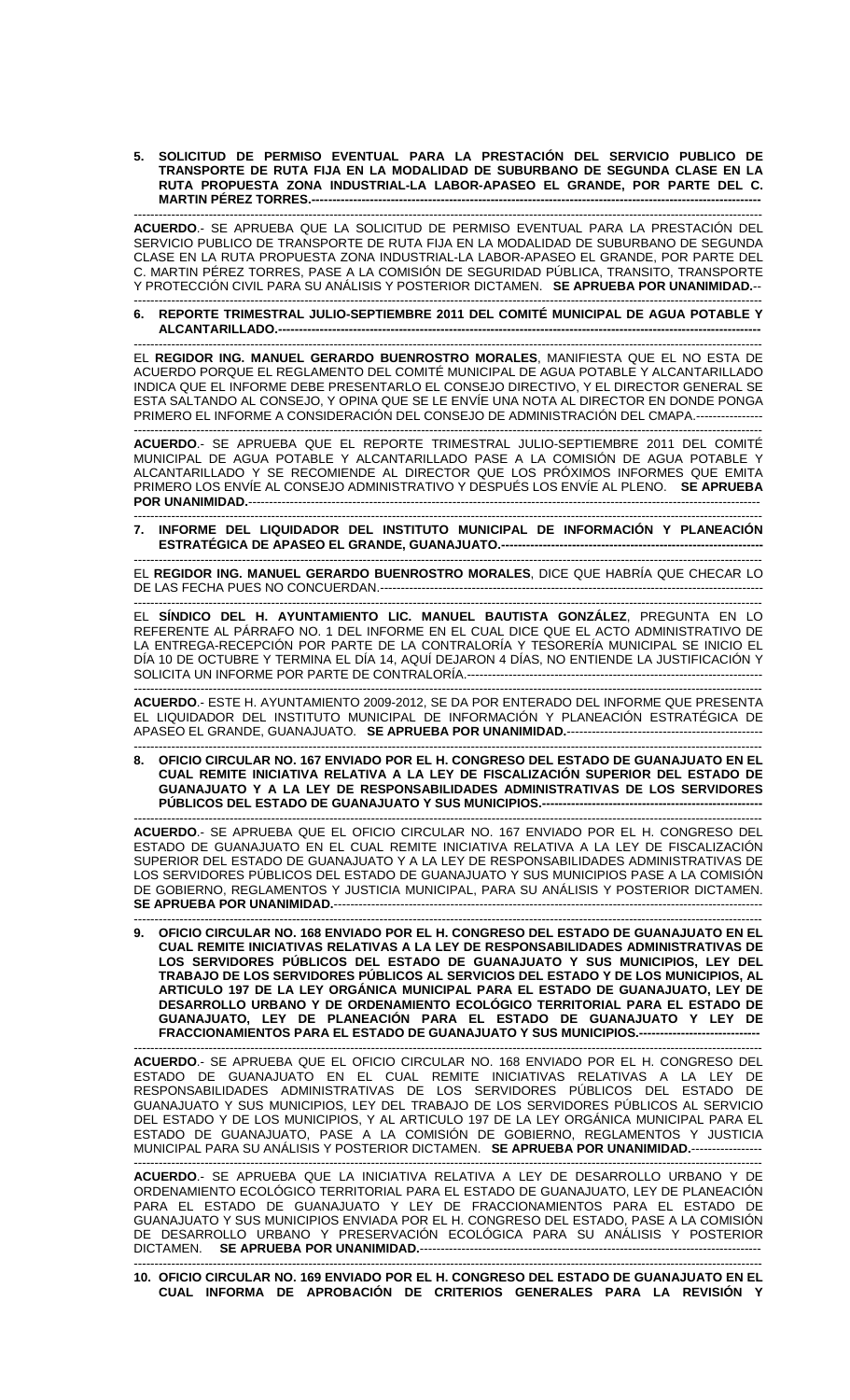**DICTAMINARÍAN DE LAS INICIATIVAS DE LEYES DE INGRESOS DE LOS MUNICIPIOS PARA EL EJERCICIO FISCAL DEL AÑO 2012.--**

------------------------------------------------------------------------------------------------------------------------------------------------------- **ACUERDO**.- SE APRUEBA EL 4% DE INCREMENTO A LA INICIATIVA DE LEY DE INGRESOS PARA EL EJERCICIO FISCAL 2012, MISMO QUE FUE APROBADO POR LAS COMISIONES UNIDAS DE HACIENDA Y FISCALIZACIÓN Y DE GOBERNACIÓN Y PUNTOS CONSTITUCIONALES DEL H. CONGRESO DEL ESTADO DE GUANAJUATO. **SE APRUEBA POR UNANIMIDAD.**------------------------------------------------------------------------

------------------------------------------------------------------------------------------------------------------------------------------------------- **11. OFICIO NO. 1116/DIF/2011 ENVIADO POR LA DIRECTORA DEL SISTEMA MUNICIPAL DIF EN EL CUAL SOLICITA TERRENO EN COMODATO PARA CONSTRUCCIÓN DE COMEDOR COMUNITARIO EN LA COMUNIDAD DE SAN PEDRO TENANGO.---**

------------------------------------------------------------------------------------------------------------------------------------------------------- **ACUERDO**.- SE APRUEBA SE DONE UNA FRACCIÓN DE 240.00 M2 DEL TERRENO DEL CUAL ES PROPIETARIO EL MUNICIPIO DE APASEO EL GRANDE, GTO., A FAVOR DEL SISTEMA DIF MUNICIPAL DE APASEO EL GRANDE, GTO. PARA LA CONSTRUCCIÓN DE UN COMEDOR COMUNITARIO, TERRENO QUE ESTA UBICADO EN LA COMUNIDAD DE SAN PEDRO TENANGO, MPIO. APASEO EL GRANDE, GTO, CON LAS SIGUIENTES MEDIDAS Y LINDEROS: AL NORTE: 12.00 MTS. CON RESTO DEL PREDIO PROPIEDAD DEL MUNICIPIO DE APASEO EL GRANDE, GTO.; AL SUR: 12.00 MTS. CON CALLE SIN NOMBRE; AL ESTE: 20.00 MTS. CON TERRENO DONADO A LA BIBLIOTECA PÚBLICA Y AL OESTE: 20.00 MTS. CON RESTO DEL PREDIO PROPIEDAD DEL MUNICIPIO DE APASEO EL GRANDE, GTO. Y SE ACREDITA LA PROPIEDAD DEL MUNICIPIO DE APASEO EL GRANDE CON LA ESCRITURA PÚBLICA NUMERO 13,315 TRECE MIL TRESCIENTOS QUINCE, TOMO NÚMERO LVIII QUINCUAGÉSIMO OCTAVO, POR LA NOTARIA PÚBLICA NÚMERO 23 VEINTITRÉS DE LA CIUDAD DE APASEO EL GRANDE, GTO., A CARGO DEL LIC. GUSTAVO OCHOA RODRÍGUEZ DE FECHA 23 DE JUNIO DE 2004 Y SE ORDENA SU PUBLICACIÓN EN EL PERIÓDICO OFICIAL DEL GOBIERNO DEL ESTADO DE GUANAJUATO. **SE APRUEBA POR UNANIMIDAD.----**

------------------------------------------------------------------------------------------------------------------------------------------------------- **12. SOLICITUD DE AUTORIZACIÓN PARA REALIZAR EL SERVICIOS DE SEGURIDAD PRIVADA, POR PARTE DE LA EMPRESA "SEGURIDAD PRIVADA HUITZILOPOCHTLI, S.A. DE C.V."--------------------------** 

------------------------------------------------------------------------------------------------------------------------------------------------------- **ACUERDO**.- SE APRUEBA QUE LA SOLICITUD DE AUTORIZACIÓN PARA REALIZAR EL SERVICIO DE SEGURIDAD PRIVADA, POR PARTE DE LA EMPRESA "SEGURIDAD PRIVADA HUITZILOPOCHTLI, S.A. DE C.V.", PASE A LA COMISIÓN DE SEGURIDAD, TRANSITO, TRANSPORTE Y PROTECCIÓN CIVIL, PARA SU ANÁLISIS Y POSTERIOR DICTAMEN. **SE APRUEBA POR UNANIMIDAD.**--

------------------------------------------------------------------------------------------------------------------------------------------------------- **13. PROYECTO DE DICTAMEN PARA QUE SEA RESUELTA LA SOLICITUD DE DACIÓN EN PAGO EN FORMA DE APOYO ECONÓMICO PARA LA CONSTRUCCIÓN DE LA TIENDA COPPEL.----------------------** 

------------------------------------------------------------------------------------------------------------------------------------------------------- EL **REGIDOR ING. MANUEL GERARDO BUENROSTRO MORALES**, SOLICITA SE MANDE A LA COMISIÓN DE DESARROLLO URBANO PARA ESTUDIARLO Y BUSCARLE OTRA OPCIÓN DE RESPUESTA.----------------

------------------------------------------------------------------------------------------------------------------------------------------------------- LA **REGIDORA C. LUCIA CORTES GARCÍA**, MANIFIESTA QUE ASÍ COMO ESTA LA PROPUESTA CUALQUIERA VA A QUERER PAGAR EN ESPECIE.-------------------------------------------------------------------------------

------------------------------------------------------------------------------------------------------------------------------------------------------- EL **REGIDOR DR. MIGUEL GIRÓN ALANÍS**, OPINA QUE SE PODRÍA QUITAR LA CANTIDAD QUE SE MANEJA Y HACER UN CONVENIO.------------------------------------------------------------------------------------------------------

------------------------------------------------------------------------------------------------------------------------------------------------------- EL **PRESIDENTE MUNICIPAL DR. ERNESTO MUÑOZ LEDO OLIVEROS**, OPINA QUE SE PUEDE APROBAR CONDICIONADO A HACER CONVENIO Y QUE LA GENTE QUE SE CONTRATE SEA DEL MUNICIPIO.----------

------------------------------------------------------------------------------------------------------------------------------------------------------- **ACUERDO**.- SE AUTORIZA LA LICENCIA DE CONSTRUCCIÓN PARA LA EMPRESA COPPEL, S.A. DE C.V. DE ACUERDO AL PROYECTO ARQUITECTÓNICO PRESENTADO POR LA DIRECCION DE DESARROLLO URBANO, ESTABLECIENDO QUE AL TERMINO DE LA CONSTRUCCIÓN NO SE AUTORIZARA: USO Y OCUPACIÓN DEL EDIFICIO NI LICENCIA DE FUNCIONAMIENTO PARA EL GIRO COMERCIAL QUE SE PROPONE, EN TANTO NO SE DE CUMPLIMIENTO A LO ESTABLECIDO EN EL REGLAMENTO DE CONSTRUCCIONES PARA EL MUNICIPIO DE APASEO EL GRANDE, GTO., TENIENDO QUE CONTAR CON UN TOTAL DE 74 CAJONES PARA ESTACIONAMIENTO VEHICULAR. **SE APRUEBA POR UNANIMIDAD.**--- -------------------------------------------------------------------------------------------------------------------------------------------------------

## **14. OFICIO NO. OP/1063/11/2011 ENVIADO POR EL DIRECTOR DE OBRAS PUBLICAS EN EL CUAL**  SOLICITA SE PRESENTE EL PROGRAMA DE INVERSIÓN DE OBRA PUBLICA 2012.---

------------------------------------------------------------------------------------------------------------------------------------------------------- **ACUERDO**.- SE ACUERDA QUE EL OFICIO NO. OP/1063/11/2011 ENVIADO POR EL DIRECTOR DE OBRAS PUBLICAS EN EL CUAL SOLICITA SE PRESENTE EL PROGRAMA DE INVERSIÓN DE OBRA PUBLICA 2012, PASE A LA COMISIÓN DE OBRAS PUBLICAS Y SERVICIOS MUNICIPALES PARA SU ANÁLISIS. **SE APRUEBA POR UNANIMIDAD.--**

------------------------------------------------------------------------------------------------------------------------------------------------------- **15. DICTAMEN DE COMISIONES.** A). COMITÉ DE ADQUISICIONES, ENAJENACIONES, ARRENDAMIENTOS Y CONTRATACIÓN DE SERVICIOS.

------------------------------------------------------------------------------------------------------------------------------------------------------- **A). COMITÉ DE ADQUISICIONES, ENAJENACIONES, ARRENDAMIENTOS Y CONTRATACIÓN DE**  SERVICIOS.-

------------------------------------------------------------------------------------------------------------------------------------------------------- **1**.- EL **SECRETARIO DEL H. AYUNTAMIENTO LIC. JUAN ANTONIO GARCÍA OLIVEROS**, DA LECTURA AL ACTA NO. 43ª DE FECHA 1° DE NOVIEMBRE DE 2011, DEL COMITÉ DE ADQUISICIONES, ENAJENACIONES, ARRENDAMIENTOS Y CONTRATACIÓN DE SERVICIOS DEL MUNICIPIO DE APASEO EL GRANDE, GTO., EN LAS CUALES SE APROBARON LOS SIGUIENTES ACUERDOS: **43.I** ANALIZADAS Y DISCUTIDAS LAS COTIZACIONES PRESENTADAS, ÉSTE COMITÉ APRUEBA POR MAYORÍA AUTORIZAR A LA DIRECCIÓN DE SERVICIOS GENERALES Y ECOLOGÍA A ADQUIRIR CON EL PROVEEDOR **PILU** LO SIGUIENTE: **220 (DOSCIENTAS VEINTE)** CAMISA DE VESTIR, CUELLO, PIE DE CUELLO, BOLSA DELANTERA SUPERIOR IZQUIERDA CON TERMINACIÓN EN PICO, DOBLE BATA, TABLÓN CENTRADO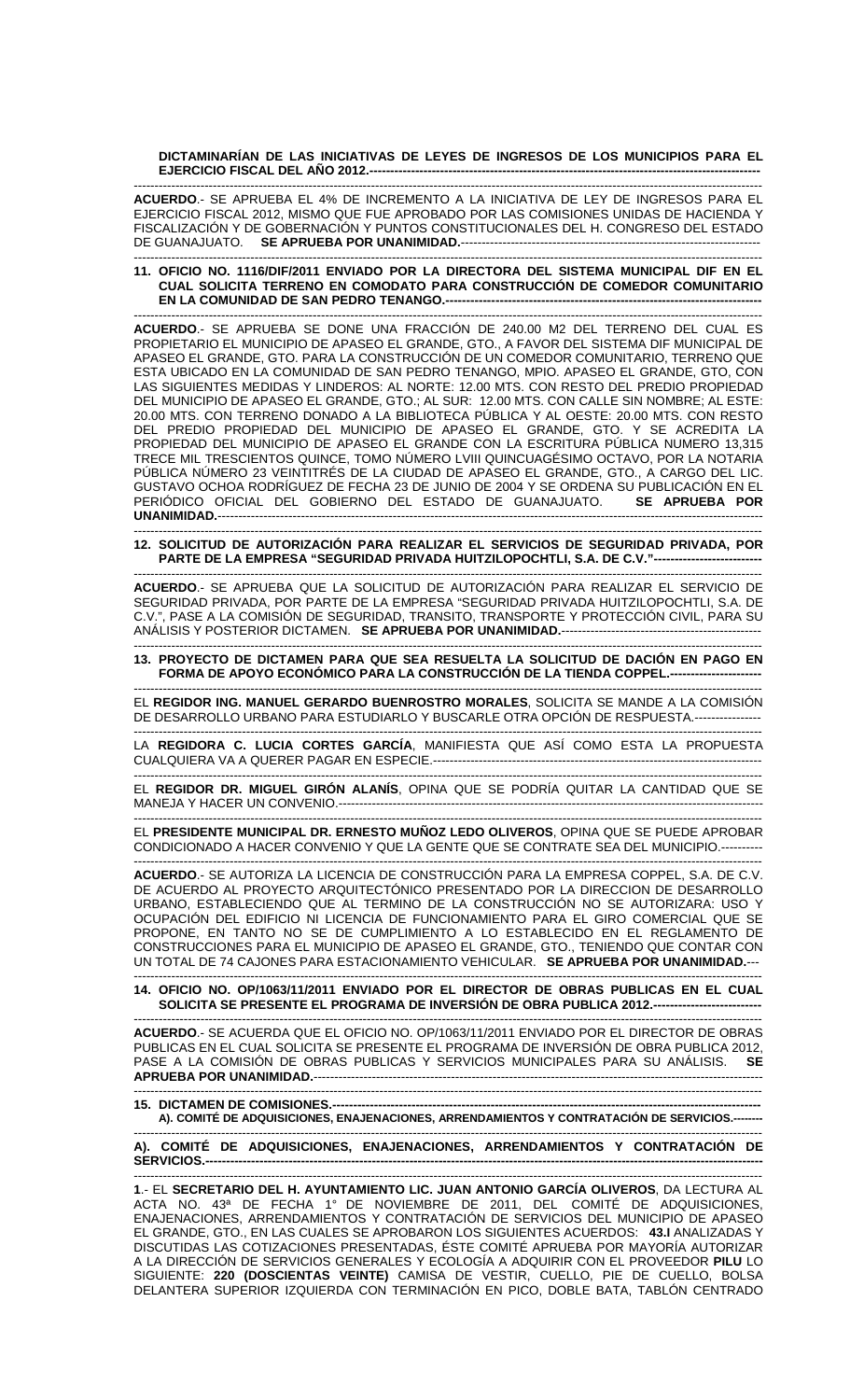TERMINACIÓN COLA DE PATO DOBLE, PESPUNTE EN TODA LA PRENDA Y 2 LOGOS BORDADOS A UN COSTO DE \$ 34,309.08 (TREINTA Y CUATRO MIL TRESCIENTOS NUEVE PESOS 08/100 MN) IVA INCLUIDO, **220 (DOSCIENTOS VEINTE)** PANTALÓN DE MEZCLILLA CORTE VAQUERO, CORTE RECTO A UN COSTO DE \$ \$ 32,375.22 (TREINTA Y DOS MIL TRESCIENTOS SETENTA Y CINCO PESOS 22/100 MN) IVA INCLUIDO, **110 (CIENTO DIEZ)** GORRA TIPO BEISBOLERA DE 5 GAJOS CON BROCHE O CONTACTEL CON LOGO TAMAÑO PROPORCIONAL AL FRENTE A UN COSTO DE \$ 6,762.80 (SEIS MIL SETECIENTOS SESENTA Y DOS PESOS 80/100 MN) IVA INCLUIDO Y **110 (CIENTO DIEZ)** PARES MEDIA BOTA PIEL DE TRABAJO S/CASQUILLO, SUELA DE HULE A UN COSTO DE \$ 30,624.00 (TREINTA MIL SEISCIENTOS VEINTICUATRO PESOS 00/100 MN) IVA INCLUIDO, **DANDO UN TOTAL DE LA COMPRA DE \$ 104,071.10 (CIENTO CUATRO MIL SETENTA Y UN PESOS 10/100 MN) IVA INCLUIDO.** PARA CUBRIR EL PAGO DE ESTA ADQUISICIÓN SE TOMARÁ DE LA CUENTA RAMO XXXIII EJERCICIO 2011, PARTIDA 5.1.2.7.2711 DENOMINADA VESTUARIO Y UNIFORMES, F211, C1100, 33.00, 2.2.1", DICTAMEN QUE SE ANEXA AL APÉNDICE DEL ACTA DE LA PRESENTE SESIÓN.--------------------------------------------------------------------------------

------------------------------------------------------------------------------------------------------------------------------------------------------- LA **REGIDORA C. LUCIA CORTES GARCÍA**, HACE EL COMENTARIO DE QUE NO TRAEN COLORES ADECUADOS PARA LA PREVENCIÓN DE ACCIDENTES DE LOS TRABAJADORES DE SERVICIOS GENERALES.------------------------------------------------------------------------------------------------------------------------------------

------------------------------------------------------------------------------------------------------------------------------------------------------- **ACUERDO**.- SE APRUEBAN LOS ACUERDOS TOMADOS EN EL ACTA NO 43ª DE FECHA 1° DE NOVIEMBRE DE 2011, DEL COMITÉ DE ADQUISICIONES, ENAJENACIONES, ARRENDAMIENTOS Y CONTRATACIÓN DE SERVICIOS DEL MUNICIPIO DE APASEO EL GRANDE, GTO. **SE APRUEBA POR UNANIMIDAD.**-----------------------------------------------------------------------------------------------------------------------------------

------------------------------------------------------------------------------------------------------------------------------------------------------- **2**.- EL **SECRETARIO DEL H. AYUNTAMIENTO LIC. JUAN ANTONIO GARCÍA OLIVEROS**, DA LECTURA AL ACTA NO. 44ª DE FECHA 16 DE NOVIEMBRE DE 2011, DEL COMITÉ DE ADQUISICIONES, ENAJENACIONES, ARRENDAMIENTOS Y CONTRATACIÓN DE SERVICIOS DEL MUNICIPIO DE APASEO EL GRANDE, GTO., EN LAS CUALES SE APROBARON LOS SIGUIENTES ACUERDOS: **44.I** ANALIZADAS Y DISCUTIDAS LAS COTIZACIONES PRESENTADAS, ÉSTE COMITÉ APRUEBA POR MAYORÍA AUTORIZAR AL SISTEMA DIF MUNICIPAL DE APASEO EL GRANDE, A TRAVÉS DE LA DIRECCIÓN DE OBRAS PÚBLICAS MUNICIPALES ADQUIRIR CON EL PROVEEDOR **JAIME BARRÓN ACOSTA** LOS SIGUIENTES MATERIALES PARA LA CONSTRUCCIÓN DE 75 VIVIENDAS ADICIONALES PARA EL PROGRAMA MI CASA DIFERENTE 2011: SUMINISTRO DE **450 (CUATROCIENTOS CINCUENTA)** M3 DE GRAVA EQUIVALENTE A 75 VIAJES DE CAMIÓN DE 6M3, LOS CUALES SERÁN PUESTOS A PIE DE CASA (SI TIENE ACCESO) A UN COSTO UNITARIO DE \$ 180.01 (CIENTO OCHENTA PESOS 01/100 MN) DANDO UN TOTAL DE \$ 81,004.50 (OCHENTA Y UN MIL CUATRO PESOS 50/100) MAS 16% DE IVA \$ 12,960.72 (DOCE MIL NOVECIENTOS SESENTA PESOS 72/100 MN) DANDO UN TOTAL DE \$ 93,965.22 (NOVENTA Y TRES MIL NOVECIENTOS SESENTA Y CINCO PESOS 22/100 MN), **1,350 (MIL TRESCIENTOS CINCUENTA)** M3 DE ARENA EQUIVALENTE A 225 VIAJES DE CAMIÓN DE 6M3, LOS CUALES SERÁN PUESTOS A PIE DE CASA (SI TIENE ACCESO) A UN COSTO UNITARIO DE \$ 166.13 (CIENTO SESENTA Y SEIS PESOS 13/100 MN) DANDO UN TOTAL DE \$ 224,275.50 (DOSCIENTOS VEINTICUATRO MIL DOSCIENTOS SETENTA Y CINCO PESOS 50/100 MN) MAS 16% DE IVA \$ 35,884.08 (TREINTA Y CINCO MIL OCHOCIENTOS OCHENTA Y CUATRO PESOS 08/100 MN) DANDO UN TOTAL DE \$ 260,159.58 (DOSCIENTOS SESENTA MIL CIENTO CINCUENTA Y NUEVE PESOS 58/100 MN) Y **187,500 (CIENTO OCHENTA Y SIETE MIL QUINIENTAS)** PIEZAS TABIQUE BLANCO A UN COSTO UNITARIO DE \$ 2.05 (DOS PESOS 05/100 MN) DANDO UN TOTAL DE \$ 384,375.00 (TRESCIENTOS OCHENTA Y CUATRO MIL TRESCIENTOS SETENTA Y CINCO PESOS 00/100 MN) MAS 16% DE IVA \$ 61,500.00 (SESENTA Y UN MIL QUINIENTOS PESOS 00/100 MN) DANDO UN TOTAL DE \$ 445,875.00 (CUATROCIENTOS CUARENTA Y CINCO MIL OCHOCIENTOS SETENTA Y CINCO PESOS 00/100 MN**), DANDO UN TOTAL DE LA COMPRA DE \$ 799,999.80 (SETECIENTOS NOVENTA Y NUEVE MIL NOVECIENTOS NOVENTA Y NUEVE PESOS 80/100 MN) IVA INCLUIDO.** PARA CUBRIR EL PAGO DE ESTA ADQUISICIÓN SE HARÁ MEDIANTE RECURSO DE GOBIERNO DEL ESTADO Y GOBIERNO MUNICIPAL, A TRAVÉS DEL CONVENIO DE COLABORACIÓN Y APOYO MCD/AEG/75/11 DEL PROGRAMA MI CASA DIFERENTE FIRMADO EN FECHA 15 DE FEBRERO DE 2011 Y SERÁ DESCONTADO DE LA CUENTA RAMO XXXIII, FONDO II, EJERCICIO 2011, PARTIDA PRESUPUESTAL NÚMERO 1.2.3.5.1.6111, DENOMINADA CONSTRUCCIÓN DE VIVIENDA "MI CASA DIFERENTE", DICTAMEN QUE SE ANEXA AL APÉNDICE DE LA PRESENTE SESIÓN.------------------------------------------------------------------------------------------------

EL **SÍNDICO DEL H. AYUNTAMIENTO LIC. MANUEL BAUTISTA GONZÁLEZ**, MANIFIESTA QUE COMO SUGERENCIA O RECOMENDACIÓN PARA EL DIF, QUE SE TOME COMO REQUISITO PARA EL OTORGAMIENTO DE LAS CASAS SOLICITAR A LOS QUE HAN SIDO BENEFICIARIOS SE REGISTREN EN EL CATASTRO MUNICIPAL PARA QUE PAGARAN IMPUESTO PREDIAL CON EL PAGO MÍNIMO, OPINA QUE ES UNA FORMA DE HACER LLEGAR UN INGRESO AL MUNICIPIO Y PARA ESTA ACTA SOLICITAR AL PATRONATO SU VISTO BUENO PARA EL OTORGAMIENTO DE LAS 75 CASAS.--------------------------------------- -------------------------------------------------------------------------------------------------------------------------------------------------------

-------------------------------------------------------------------------------------------------------------------------------------------------------

**ACUERDO**.- SE APRUEBA QUE EN LOS PROGRAMAS DE VIVIENDA, DENTRO DE LAS REGLAS DE OPERACIÓN SE LES SOLICITE A LOS BENEFICIARIOS QUE COMO REQUISITO PARA INGRESAR A LOS MISMOS PRESENTEN UNA COPIA DEL RECIBO DE PAGO DEL IMPUESTO PREDIAL. **SE APRUEBA POR UNANIMIDAD.----**

------------------------------------------------------------------------------------------------------------------------------------------------------- **ACUERDO**.- SE APRUEBAN LOS ACUERDOS TOMADOS EN EL ACTA NO 44ª DE FECHA 16 DE NOVIEMBRE DE 2011, DEL COMITÉ DE ADQUISICIONES, ENAJENACIONES, ARRENDAMIENTOS Y CONTRATACIÓN DE SERVICIOS DEL MUNICIPIO DE APASEO EL GRANDE, GTO. **SE APRUEBA CON 9 VOTOS A FAVOR** Y 1 EN CONTRA DEL REGIDOR ING. MANUEL GERARDO BUENROSTRO MORALES.

------------------------------------------------------------------------------------------------------------------------------------------------------- EL **REGIDOR ING. MANUEL GERARDO BUENROSTRO MORALES**, MANIFIESTA QUE SU VOTO ES EN CONTRA PORQUE NO ESTÁN ANOTADAS EN EL ACTA SUS OBSERVACIONES Y NO ESTA DE ACUERDO EN EL CAMBIO DEL TABIQUE ROJO POR BLANCO, PORQUE DE ACUERDO A LA MANERA DE TRABAJAR LA MANO DE OBRA Y LA CALIDAD DEL MATERIAL SE PUEDEN TENER PROBLEMAS POSTERIORES EN LA CONSTRUCCIÓN.----

------------------------------------------------------------------------------------------------------------------------------------------------------- **16. ASUNTOS GENERALES.------**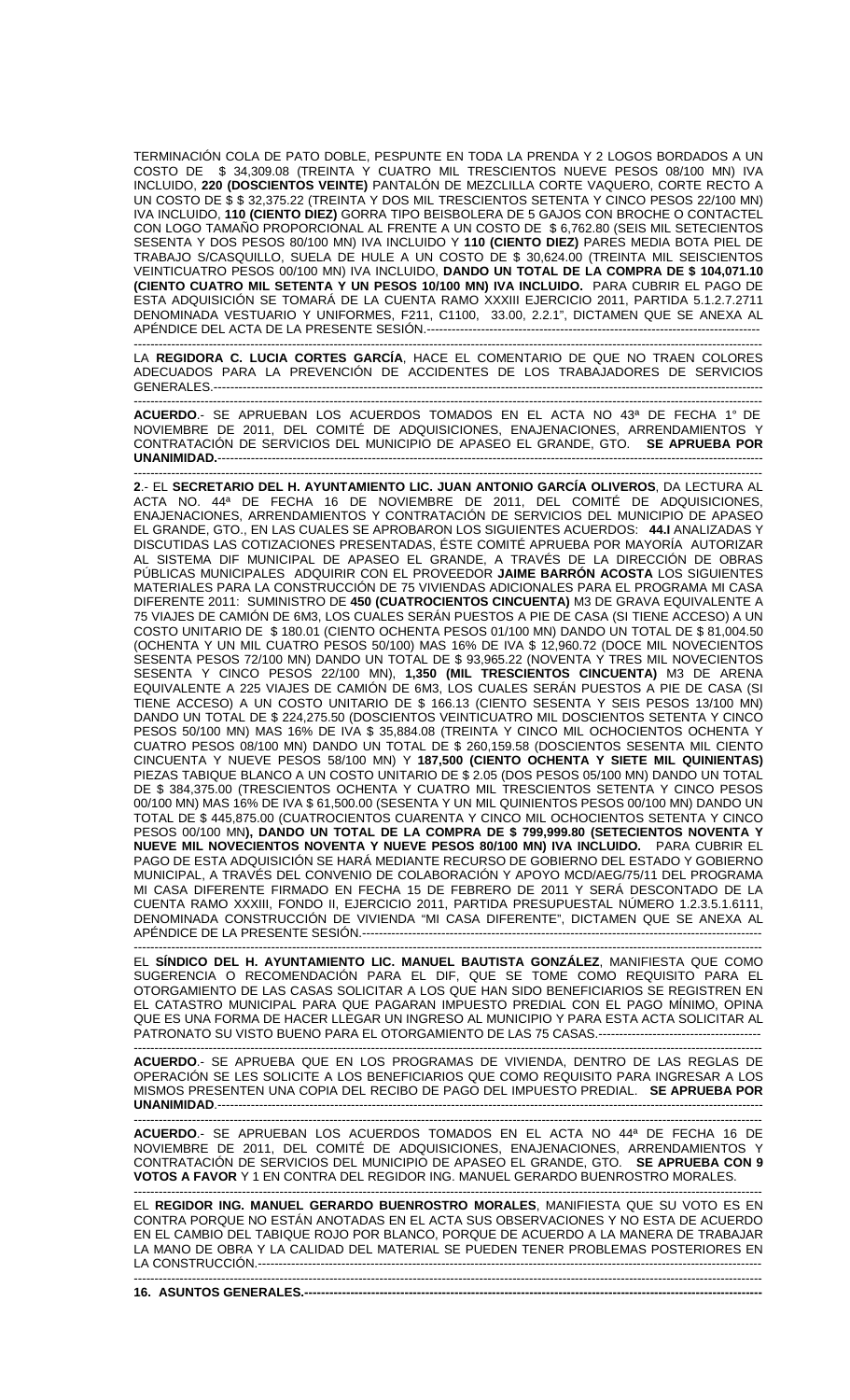## ------------------------------------------------------------------------------------------------------------------------------------------------------- **I. INTERVENCIÓN DEL SECRETARIO DEL H. AYUNTAMIENTO LIC. JUAN ANTONIO GARCÍA OLIVEROS.----------------------------------------------------------------------------------------------------------------------------------**

------------------------------------------------------------------------------------------------------------------------------------------------------- **A)**. OFICIO DESS/445/2011 ENVIADO POR LA DIRECTORA DE DESARROLLO SOCIAL EN EL CUAL SOLICITA APROBACIÓN DE APOYO PARA LA COLONIA "LA CALZADA".-----------------

------------------------------------------------------------------------------------------------------------------------------------------------------- **ACUERDO**.- EN RELACIÓN AL OFICIO DESS/445/2011 ENVIADO POR LA DIRECTORA DE DESARROLLO SOCIAL, SE APRUEBA SE APOYE A LOS VECINOS DE LA COLONIA LA CALZADA CON LA CANTIDAD DE \$ 50,0000.00 (CINCUENTA MIL PESOS 00/100M.N.) PARA LA COMPRA DE TUBO HIDRÁULICO PARA LA RED DE DRENAJE DE LA CALLE FRAY TORIBIO DE BENAVENTE. **SE APRUEBA POR UNANIMIDAD.**--------------

------------------------------------------------------------------------------------------------------------------------------------------------------- **B)**. OFICIO DESS/450/2011 ENVIADO POR LA DIRECTORA DE DESARROLLO SOCIAL EN EL CUAL SOLICITA APROBACIÓN DE APOYO PARA LA COLONIA "LOMA BONITA".------------------------------------------------

------------------------------------------------------------------------------------------------------------------------------------------------------- **ACUERDO**.- EN RELACION AL OFICIO DESS/450/2011 ENVIADO POR LA DIRECTORA DE DESARROLLO SOCIAL, SE APRUEBA SE APOYE A LOS VECINOS DE LA COLONIA LOMA BONITA CON LA CANTIDAD DE \$ 50,0000.00 (CINCUENTA MIL PESOS 00/100M.N.) PARA LA COMPRA DE TUBO HIDRÁULICO PARA LA RED DE DRENAJE DE LAS CALLES RIO LERMA, LAS FLORES Y MIRASOLES. **SE APRUEBA POR UNANIMIDAD.**-----------------------------------------------------------------------------------------------------------------------------------

------------------------------------------------------------------------------------------------------------------------------------------------------- **C)**. OFICIO IMIPE/LIQ/006/2011 ENVIADO POR EL LIQUIDADOR DEL IMIPE EN EL CUAL SOLICITA AMPLIACIÓN DE TERMINO.----------------------------------------------------------------------------------------------------------------

------------------------------------------------------------------------------------------------------------------------------------------------------- **ACUERDO**.- SE APRUEBA OTORGAR LA AMPLIACIÓN DE TERMINO POR 15 DÍAS HÁBILES MÁS AL LIQUIDADOR DEL INSTITUTO MUNICIPAL DE INFORMACIÓN Y PLANEACIÓN ESTRATÉGICA (IMIPE) EN VIRTUD DE QUE ESTA EN PROCESO LA REVISIÓN DOCUMENTAL CONTENIDA EN LA ENTREGA-RECEPCIÓN EL PROCESO DE LIQUIDACIÓN DEL INSTITUTO REFERIDO. **SE APRUEBA POR UNANIMIDAD.**-----------------------------------------------------------------------------------------------------------------------------------

------------------------------------------------------------------------------------------------------------------------------------------------------- **D)**. OFICIO NO. 117/DIF/2011 ENVIADO POR LA DIRECTORA DEL SISTEMA DIF MUNICIPAL EN EL CUAL SOLICITA LA ASIGNACIÓN DE 120 VIVIENDAS PARA EL PERIODO 2012 DEL PROGRAMA "MI CASA DIFERENTE".------------------------------------------------------------------------------------------------------------------------------------

------------------------------------------------------------------------------------------------------------------------------------------------------- **ACUERDO**.- SE AUTORIZA QUE DENTRO DEL PRESUPUESTO 2012 SE CONTEMPLE LA CANTIDAD DE \$ 2'072,000.00 (DOS MILLONES SETENTA Y DOS MIL PESOS) PARA LA CONSTRUCCIÓN DE 200 VIVIENDAS DEL PROGRAMA "MI CASA DIFERENTE", EL CUAL LLEVA A CABO EL SISTEMA PARA EL DESARROLLO INTEGRAL DE LA FAMILIA DE APASEO EL GRANDE, GTO. **SE APRUEBA POR UNANIMIDAD**.------------------

------------------------------------------------------------------------------------------------------------------------------------------------------- **E)**. SOLICITUD DE AUTORIZACIÓN Y MODIFICACIÓN EN PARTIDA DE GASTO MÉDICOS, POR PARTE DEL JUEZ ADMINISTRATIVO MUNICIPAL.----------------------

------------------------------------------------------------------------------------------------------------------------------------------------------- **ACUERDO**.- EN RELACIÓN A LA SOLICITUD DE AUTORIZACIÓN Y MODIFICACIÓN EN PARTIDA DE GASTOS MÉDICOS, POR PARTE DEL JUEZ ADMINISTRATIVO MUNICIPAL LIC. HUGO ENRIQUE HERNÁNDEZ ROMÁN, PARA SOLVENTAR GASTOS DE CIRUGÍA DE SU HIJA, SE NIEGA DICHO APOYO EN VIRTUD DE NO EXISTIR RECURSO POR CIERRE DE EJERCICIO 2011. **SE APRUEBA POR UNANIMIDAD.**-----------------------------------------------------------------------------------------------------------------------------------

------------------------------------------------------------------------------------------------------------------------------------------------------- **F)**. SOLICITUD DE APOYO PARA GASTOS DE CIRUGÍA POR PARTE DEL C. MARIO ESCAMILLA JIMÉNEZ.-

------------------------------------------------------------------------------------------------------------------------------------------------------- **ACUERDO**.- EN RELACIÓN A LA SOLICITUD DE APOYO PARA GASTOS DE CIRUGÍA POR PARTE DEL C. MARIO ESCAMILLA JIMÉNEZ, SE OFRECE APOYO DE CANALIZACIÓN EN SU ESPECIALIDAD EN LA SECRETARIA DE SALUD DEL ESTADO DE GUANAJUATO. **SE APRUEBA POR UNANIMIDAD.**-------------------

------------------------------------------------------------------------------------------------------------------------------------------------------- **G).** SOLICITUDES DE INCREMENTO A LA PARTIDA DE "OTRAS PRESTACIONES" POR PARTE DE LOS REGIDORES C. LUCIA CORTES GARCÍA Y C. J. JESÚS NAJAR HERNÁNDEZ.-----------------------------

------------------------------------------------------------------------------------------------------------------------------------------------------- **ACUERDO**.- SE APRUEBA SE INCREMENTE LA CANTIDAD DE \$ 5,000.000 (CINCO MIL PESOS 00/100M.N.) A LA PARTIDA NO. 5.1.1.5.1592 OTRAS PRESTACIONES DE LA REGIDORA C. LUCIA CORTES GARCIA Y<br>QUE ESTA SE PLASME EN LA SIGUIENTE MODIFICACIÓN PRESUPUESTAL. **SE APRUEBA CON 9** QUE ESTA SE PLASME EN LA SIGUIENTE MODIFICACIÓN PRESUPUESTAL. **VOTOS A FAVOR** Y SE ABSTIENE DE VOTAR LA REGIDORA C. LUCIA CORTES GARCIA POR TENER INTERÉS PERSONAL EN EL ASUNTO, CON FUNDAMENTO EN EL ARTICULO 11, FRACCIÓN VIII DE LA LEY DE RESPONSABILIDADES ADMINISTRATIVAS DE LOS SERVIDORES PÚBLICOS DEL ESTADO DE GUANAJUATO Y SUS MUNICIPIOS Y ARTICULO 53 DEL REGLAMENTO INTERIOR DEL H. AYUNTAMIENTO DE APASEO EL GRANDE, GTO.----

------------------------------------------------------------------------------------------------------------------------------------------------------- **ACUERDO**.- SE APRUEBA SE INCREMENTE LA CANTIDAD DE \$ 10,000.000 (DIEZ MIL PESOS 00/100M.N.) A LA PARTIDA NO. 5.1.1.5.1592 OTRAS PRESTACIONES DEL REGIDOR C. J. JESÚS NAJAR HERNÁNDEZ Y QUE ESTA SE PLASME EN LA SIGUIENTE MODIFICACIÓN PRESUPUESTAL. **SE APRUEBA CON 9 VOTOS A FAVOR** Y SE ABSTIENE DE VOTAR EL REGIDOR C. J. JESÚS NAJAR HERNÁNDEZ POR TENER INTERÉS PERSONAL EN EL ASUNTO, CON FUNDAMENTO EN EL ARTICULO 11, FRACCIÓN VIII DE LA LEY DE RESPONSABILIDADES ADMINISTRATIVAS DE LOS SERVIDORES PÚBLICOS DEL ESTADO DE GUANAJUATO Y SUS MUNICIPIOS Y ARTICULO 53 DEL REGLAMENTO INTERIOR DEL H. AYUNTAMIENTO DE APASEO EL GRANDE, GTO.---------------------------------------------------------------------------------------------------------- -------------------------------------------------------------------------------------------------------------------------------------------------------

**H)**. REGLAS DE OPERACIÓN DEL PROGRAMA "FOGONES ECOLÓGICOS".---------------------------------------------

------------------------------------------------------------------------------------------------------------------------------------------------------- **ACUERDO**.- SE APRUEBAN LAS REGLAS DE OPERACIÓN DEL PROGRAMA "FOGONES ECOLÓGICOS", PRESENTADAS POR LA DIRECCIÓN DE DESARROLLO SOCIAL, CON LAS OBSERVACIONES CONDUCENTES. **SE APRUEBA POR UNANIMIDAD.**---------------------------------------------------------------------------